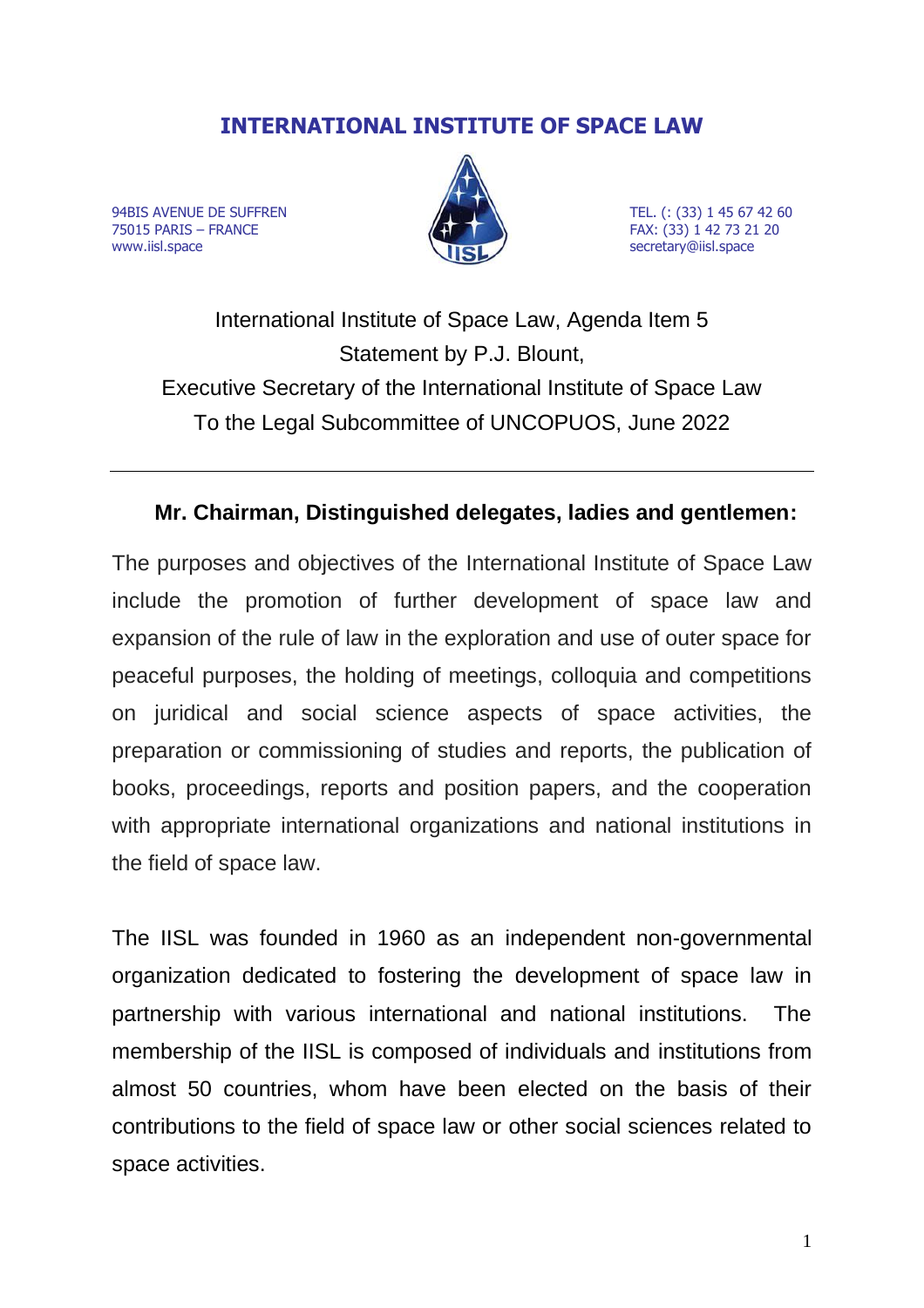The IISL continues to engage with issues of relevance to UNCOPUOS and build capacity in the area space law for the benefit of all delegations. The IISL holds its annual Colloquium on current issues in space law at the International Astronautical Congress. During the annual Colloquia, the IISL strives to address topics that are of real interest to all space actors. The IISL is active in the legal issues connected to topics such as space traffic management, through a trilateral study with the IAF and the IAA, and sustainability, through the recent adoption of a board statement. The IISL continues to implement its commitment to expanded global outreach and capacity building through projects such as its Knowledge Constellation and the annual Manfred Lachs Space Law Moot Court Competition, which has been organised since 1992.

#### **ACTIVITIES IN 2021-22**

These are a few highlights of our activities over the past year:

During this year's Legal Sub-Committee, the Institute, along with the European Centre for Space Law, has organized a highly informative Symposium on the topic "National Laws and Regulations to Ensure Space Sustainability." This symposium incorporated global perspectives that examined how the principles flowing from the Long-Term Sustainability Guidelines are being transposed into domestic mechanisms for both government and commercial operators. The symposium served to highlight the symbiotic nature of technical governance and the rule of law.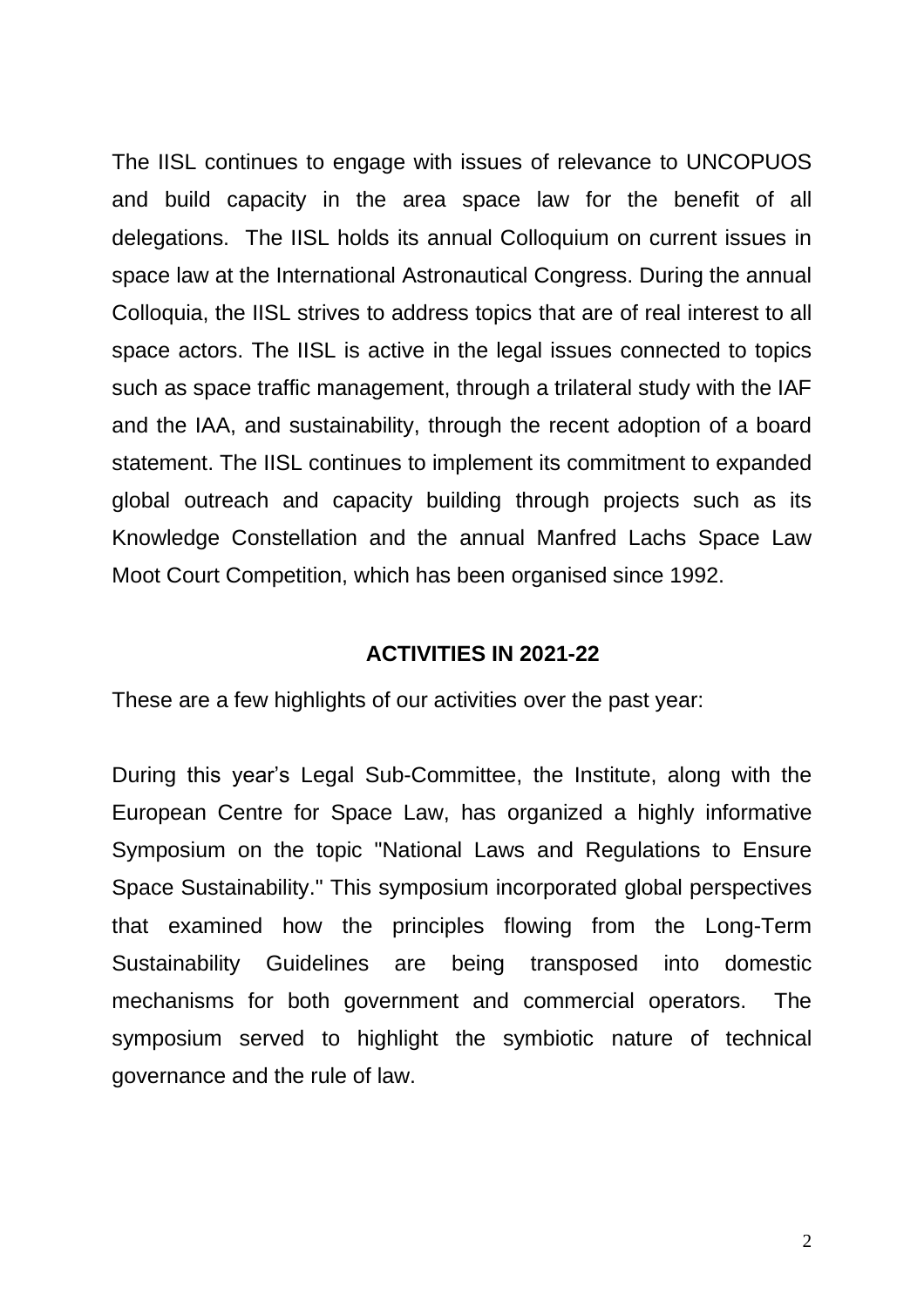The 64th IISL Colloquium on the Law of Outer Space was held as part of the 72nd IAC in Dubai. A number of topics were covered in the Colloquium many of which have direct relevance on the work of UNCOPUOS as a whole, including sessions on International cooperation on the Moon and Mars, Space Traffic Management, trade and finance law relevant to space activities, national space law and security, NewSpace, and on recent developments in space law. Additionally, the annual IAA-IISL Scientific-Legal Roundtable was held on issues related to commercialization.

The 15th Eilene Galloway Symposium on Critical Issues in Space Law was held virtually in December 2021. The symposium featured three panels, and addressed issues related to the changing space industry including space resource extraction, coordination of space activities, and private astronauts.

The IISL presented several awards to distinguished members of the space law community in 2021 The IISL Distinguished Service Award was presented to Zhenjun Zhang and the IISL Certificate of Gratitude was awarded to Scarlet and Laetitia.

Of particular interest to UNCOPUOS, the IISL Board of Directors adopted a statement on the Consideration of the Interests of the Public and Other Stakeholders in the Authorization and Continuing Supervision of Commercial Space Activities. This statement highlights that commercial space activities should be developed in accordance with the rule of law, for peaceful purposes, and in a manner that is sustainable for the present and future generations. The Board calls on national regulators in charge of authorization and continuing supervision of

3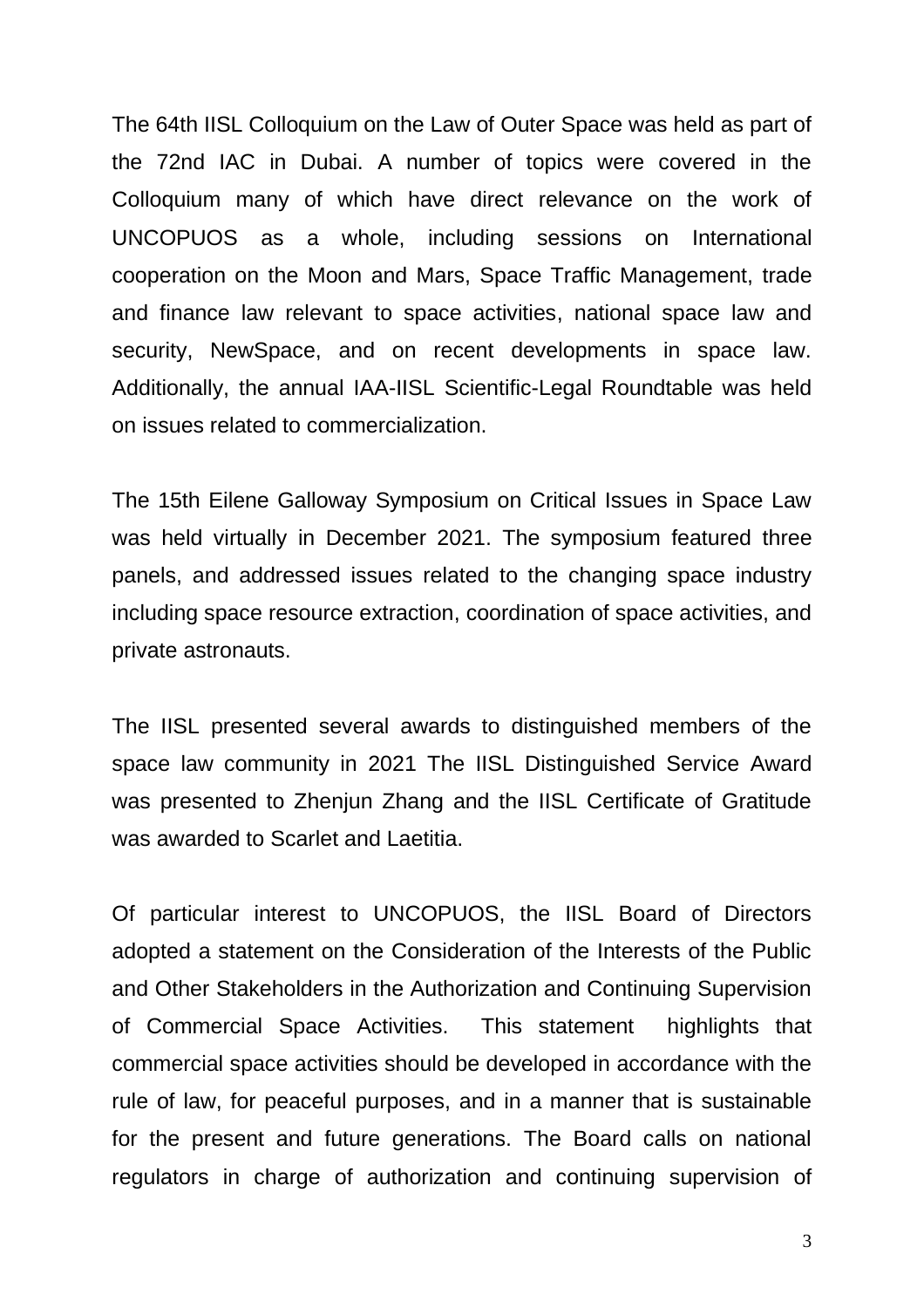commercial space activities to take into account, when authorizing and supervising such activities, the interests of all stakeholders, including the scientific community and the public, and the consequences that such activities may have future exploration and peaceful uses of outer space, including the Moon and other celestial bodies.

The IISL is dedicated to the rule of law both in space and terrestrially. To this end, the President and Officers of the IISL adopted a statement on the situation in Ukraine condemning the illegal acts of aggression that began there in February of this year. In order to show our commitment to peaceful relations both in space and on Earth, the IISL has ceased cooperation with Russian institutions until these illegal hostilities have come to an end.

#### **SCHOLARSHIP AND PUBLICATIONS**

In addition to these activities, the IISL has formed working groups to study light pollution issues caused by satellites and to study legal issues of large constellations. These groups will work for 2 years and produce complementary reports. Eleven International Publishing publishes the annual IISL Proceedings and has now placed all IISL proceedings online in a fully searchable online portal. More information is available on our website. The IISL has also initiated the IISL Knowledge Constellation as an outreach mechanism. This web-based platform presents space law in an accessible manner for both practitioners and the general public.

#### **COLLABORATION**

Further, the IISL has concluded a second agreement with the International Academy of Astronautics (IAA), and the International Astronautical Federation (IAF) in October 2018, following onto the one